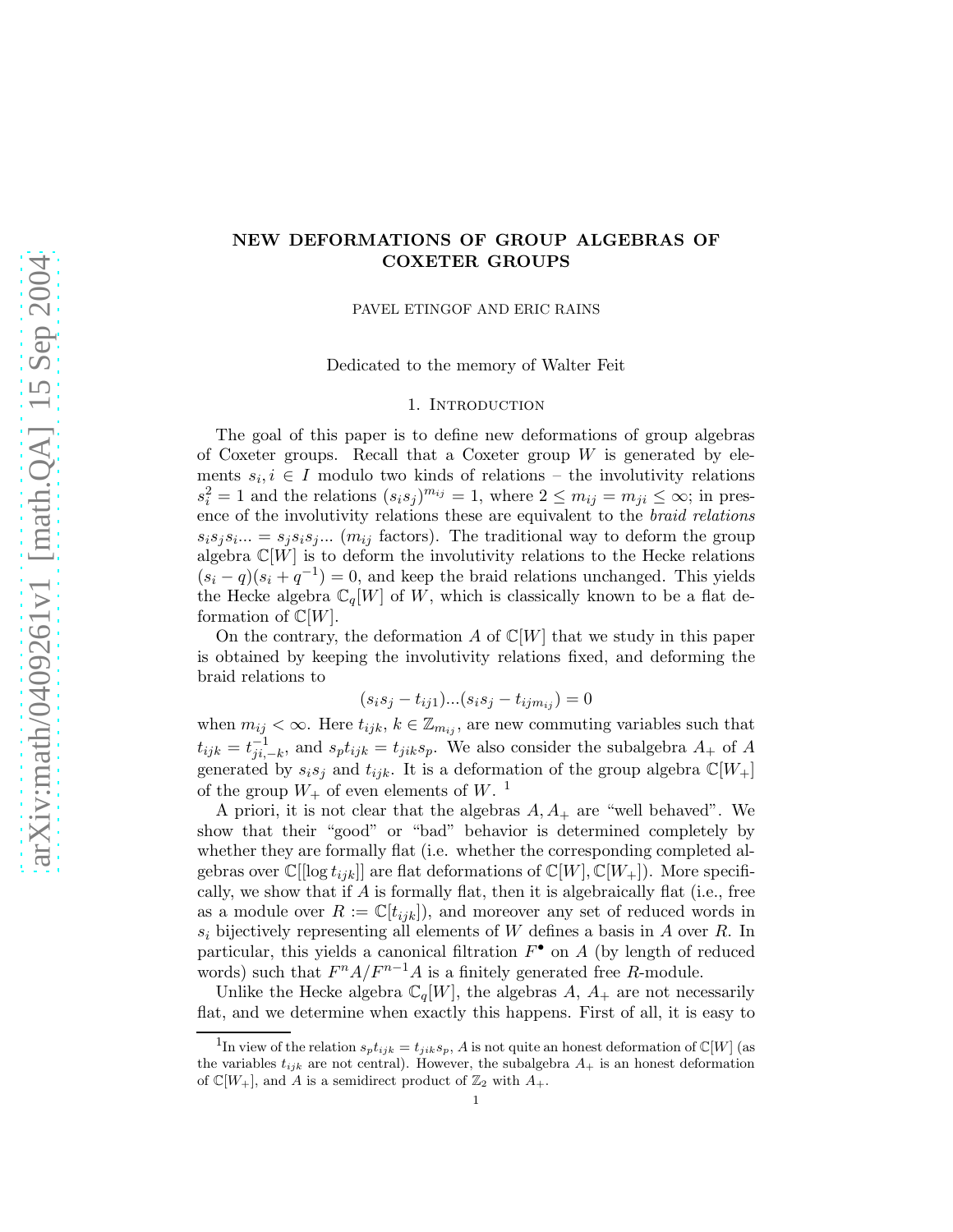see that flatness always holds for Coxeter groups of rank 1 and 2. Further, we show that for Coxeter groups of rank 3, the flatness of  $A, A<sub>+</sub>$  is equivalent to the condition that  $W$  is an infinite group. In other words, the (unordered) triple  $m_{12}, m_{13}, m_{23}$  must be different from the triples  $(2, 2, m)$   $(m < \infty)$ ,  $(2,3,3), (2,3,4), (2,3,5),$  which correspond to finite Coxeter groups of rank 3:  $A_1 \times I_{2m}$ ,  $A_3$ ,  $B_3$ ,  $H_3$ .

This implies that in any rank, a necessary condition for  $A, A<sub>+</sub>$  to be flat is that  $W$  does not contain finite parabolic subgroups of rank 3. Our main result asserts that this condition is also sufficient. The proof is based on consideration of constructible sheaves on the cell complex associated to the group  $W$ .

The motivation for this paper comes from the fact that for rank 3 Coxeter groups W, the algebra  $A_+$  coincides with the Hecke algebra corresponding to the orbifold  $H/F$ , where H is the sphere, Euclidean plane, or Lobachevsky plane, and F is the group generated by rotations by the angles  $2\pi/m_{ij}$ around the vertices of a triangle in H with angles  $\pi/m_{ij}$ . Such Hecke algebras were introduced in [\[E\]](#page-9-0), and it was shown in [\[E\]](#page-9-0) (using the theory of Cherednik algebras and KZ functor) that they are formally flat if  $H$  is a Euclidean or Lobachevsky plane, but not flat if  $H$  is a sphere, which is our main result for rank 3. (In fact, the proof of the main result in arbitrary rank is based on similar ideas, the difference being that the category of Dmodules used in [\[E\]](#page-9-0) is replaced with the category of constructible sheaves.) Thus, as a by-product, we obtain the algebraic PBW theorem for the Hecke algebras of polygonal Fuchsian groups defined in [\[E\]](#page-9-0).

The cases when H is the Euclidean plane and  $m_{ij} < \infty$  (i.e.,  $(m_{12}, m_{13}, m_{23}) =$  $(3, 3, 3), (2, 4, 4), (2, 3, 6),$  and W is the affine Weyl group of types  $A_2$ ,  $B_2$ ,  $G_2$ ) were also discussed in [\[EOR\]](#page-9-1), as in these cases the algebras  $A_+$  are the generalized double affine Hecke algebras of rank 1 of types  $E_6, E_7, E_8$ which provide quantizations of del Pezzo surfaces. Thus we obtain new PBW filtrations and bases on these algebras, which (unlike those in [\[EOR\]](#page-9-1)) are constructed without using a computer. (These filtrations, however, have the flaw that the idempotent used to define the spherical subalgebra is not homogeneous).

Acknowledgments. P.E. is very grateful to A. Polishchuk for an explanation about constructible sheaves, and thanks A. Braverman, D. Kazhdan, and C. McMullen for useful discussions. The work of P.E. was partially supported by the NSF grant DMS-9988796 and the CRDF grant RM1-2545- MO-03. E.R. was supported in part by NSF Grant No. DMS-0401387.

#### 2. DEFINITION OF THE ALGEBRAS  $A(M), A_+(M)$

2.1. Coxeter groups. Recall the basics of the theory of Coxeter groups (see e.g.  $|B|$ ).

Let I be a finite set. Let  $\mathbb{Z}_{\geq 2}$  denote the set of integers which are  $\geq 2$ . A Coxeter matrix over I is a collection M of elements  $m_{ij} \in \mathbb{Z}_{\geq 2} \cup \{\infty\},\$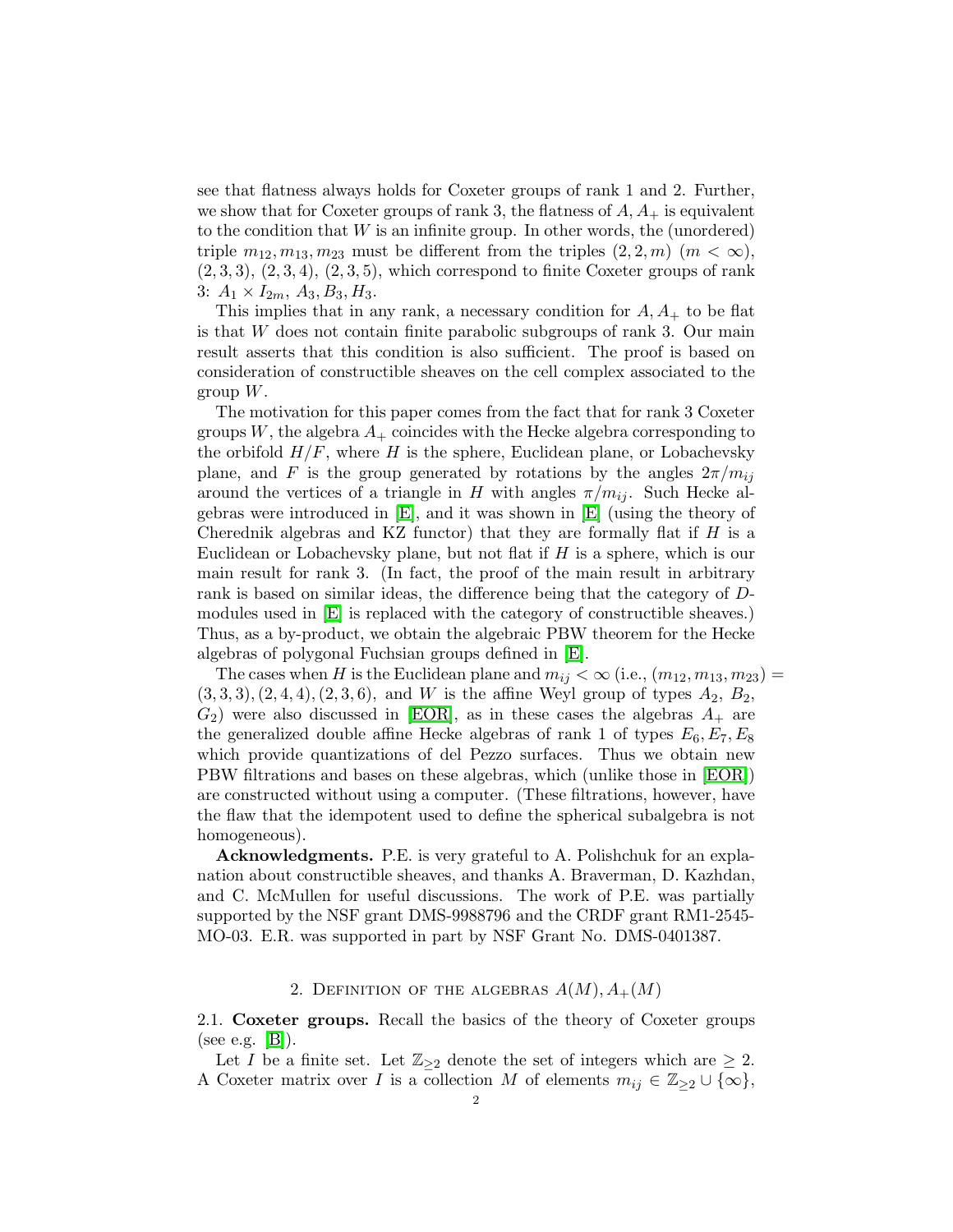$i, j \in I$ ,  $i \neq j$ , such that  $m_{ij} = m_{ji}$ . The rank r of M is, by definition, the cardinality of the set I.

Let M be a Coxeter matrix. Then one defines the Coxeter group  $2 W(M)$ by generators  $s_i$ ,  $i \in I$ , and defining relations

$$
s_i^2 = 1
$$
,  $(s_i s_j)^{m_{ij}} = 1$  if  $m_{ij} \neq \infty$ .

The group  $W(M)$  has a sign character  $\xi : W(M) \to {\pm 1}$  given by  $\xi(s_i) =$ −1. Denote by  $W_+(M)$  the kernel of  $\xi$ , i.e. the subgroup of even elements.

Let  $I' \subset I$  be a subset, and  $M'$  the submatrix of M consisting of  $m_{ij}, i, j \in I$ I'.Then we have a natural map  $W(M') \to W(M)$ . It is known ([\[B\]](#page-9-2)) that this map is injective. Thus  $W(M')$  is a subgroup of  $W(M)$ , which is called the parabolic subgroup corresponding to  $I'$ .

2.2. Deformed Coxeter group algebras. Define the algebra  $A(M)$  by invertible generators  $s_i, i \in I$ , and  $t_{ijk}, i, j \in I$ ,  $k \in \mathbb{Z}_{m_{ij}}$  for  $(i, j)$  such that  $m_{ij} < \infty$  with defining relations

$$
t_{ijk} = t_{ji,-k}^{-1}, \ s_i^2 = 1,
$$
  
\n
$$
\prod_{k=1}^{m_{ij}} (s_i s_j - t_{ijk}) = 0 \text{ if } m_{ij} < \infty,
$$
  
\n
$$
[t_{ijk}, t_{i'j'k'}] = 0, \ s_p t_{ijk} = t_{jik} s_p.
$$

Define also the algebra  $A_+(M)$  over  $R := \mathbb{C}[t_{ijk}]$   $(t_{ijk} = t_{ji}^{-1})$  $j_{i,-k}^{-1}$  by generators  $a_{ij}$ ,  $i \neq j$   $(a_{ij} = a_{ji}^{-1})$ , and relations

$$
\prod_{k=1}^{m_{ij}} (a_{ij} - t_{ijk}) = 0
$$
 if  $m_{ij} < \infty$ ,

$$
a_{ij}a_{jp}a_{pi}=1.
$$

Let  $0 \in I$  be an element. Then we can define an involutive automorphism  $\sigma_0$  of  $A_+(M)$  (as an algebra over C) by the formulas  $\sigma_0(t_{ijk}) = t_{jik}, \sigma_0(a_{ij}) =$  $a_{ji}$  if  $i = 0$  or  $j = 0$ , and  $\sigma_0(a_{ij}) = a_{0i}a_{j0}$  if  $i, j \neq 0$ . It is easy to show that this automorphism is well defined.<sup>3</sup> Thus we can define the semidirect product  $A_0(M) = \mathbb{C}\mathbb{Z}_2 \ltimes A_+(M)$  using the automorphism  $\sigma_0$ .

**Proposition 2.1.** The assignment  $f(a_{ij}) = s_i s_j$ ,  $f(\sigma_0) = s_0$  uniquely extends to an isomorphism  $f: A_0(M) \to A(M)$ .

*Proof.* It is easy to check that f uniquely extends to a surjective homomorphism of algebras. Moreover, it is easy to construct the inverse of  $f$ : it is given by the formula  $f^{-1}(s_i) = \sigma_0 a_{0i}$  for  $i \neq 0$ , and  $f(s_0) = \sigma_0$ . We are done.

 $2$ When we talk about Coxeter groups, we always assume that they are equipped with a fixed system of generators, which corresponds to the notion of a Coxeter system from [\[B\]](#page-9-2).

<sup>&</sup>lt;sup>3</sup>Note that up to inner automorphisms,  $\sigma_0$  does not depend on the choice of the element  $0 \in I$ .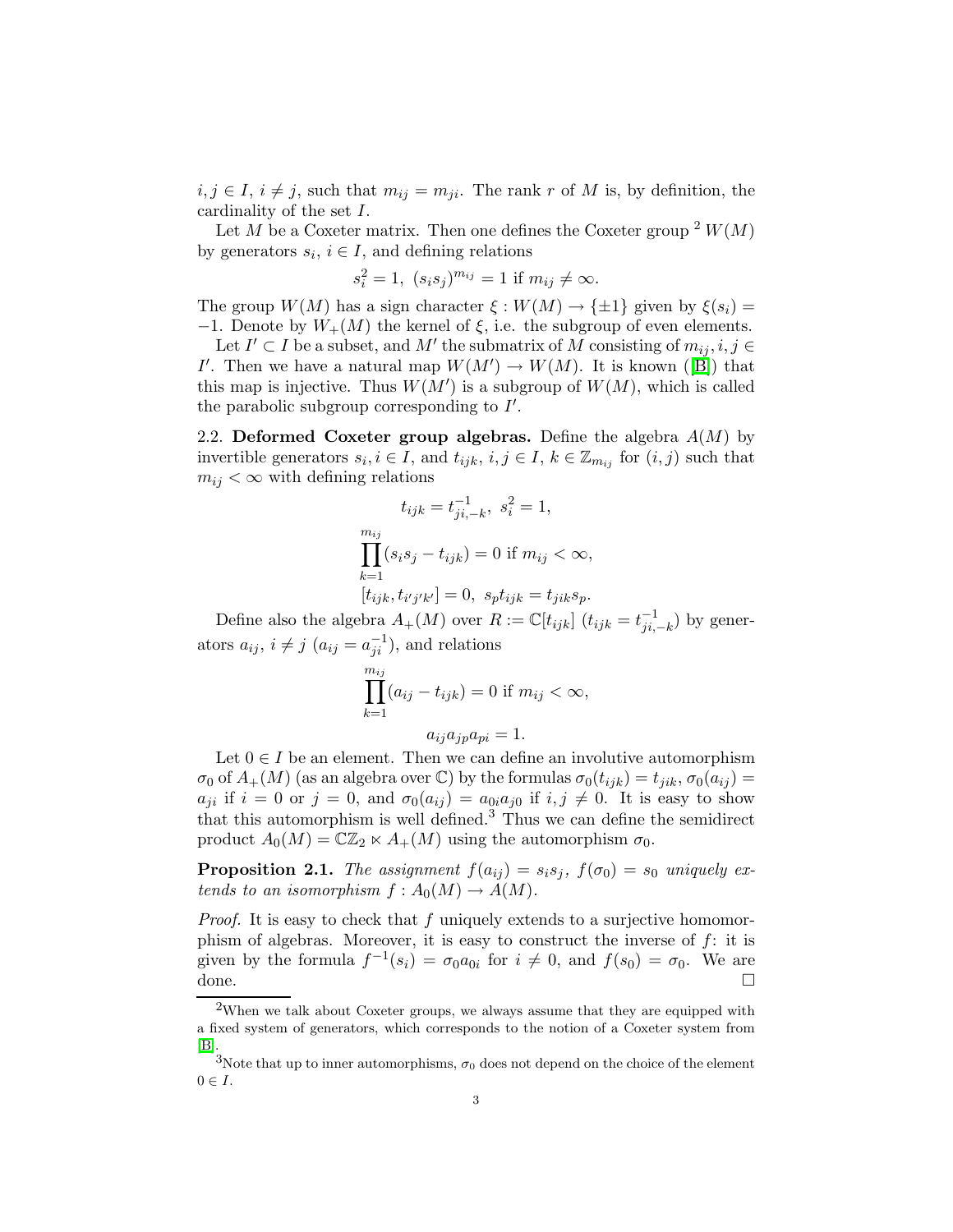Thus,  $A(M) = \mathbb{C}\mathbb{Z}_2 \ltimes A_+(M)$ .

The following proposition explains the connection between the algebras  $A(M)$ ,  $A_+(M)$  and the groups  $W(M)$ ,  $W_+(M)$ .

Let J be the ideal in R generated by the elements  $t_{ijk} - \exp(2\pi i k/m_{ij})$ . It is easy to see that  $JA(M) = A(M)J$ , so  $JA(M)$  is a two-sided ideal in  $A(M).$ 

**Proposition 2.2.** One has  $A(M)/JA(M) = \mathbb{C}[W(M)]$ ,  $A_+(M)/JA_+(M)$  $\mathbb{C}[W_+(M)].$ 

*Proof.* Straightforward. □

2.3. Spanning sets for  $A(M), A_{+}(M)$ . If w is a word in letters  $s_i$ , let  $T_w$  be the corresponding element of  $A(M)$ . Choose a function  $w(x)$  which attaches to every element  $x \in W(M)$ , a reduced word  $w(x)$  representing x in  $W(M)$ .

We will now prove the following important result.

<span id="page-3-0"></span>**Theorem 2.3.** (i) The elements  $T_{w(x)}$ ,  $x \in W$ , form a spanning set in  $A(M)$  as a left R-module.

(ii) The elements  $T_{w(x)}$ ,  $x \in W_+$ , form a spanning set in  $A_+(M)$  as a left R-module.

*Proof.* It is clear that (ii) follows from (i), so it suffices to prove (i).

Let us write the relation

$$
\prod_{k=1}^{m_{ij}} (s_i s_j - t_{ijk}) = 0
$$

as a deformed braid relation:

$$
s_j s_i s_j \dots + S.L.T. = t_{ij} s_i s_j s_i \dots + S.L.T.,
$$

where  $t_{ij} = (-1)^{m_{ij}+1} t_{ij1} \dots t_{ijm_{ij}}$ , S.L.T. mean "smaller length terms", and the products on both sides have length  $m_{ij}$ . This can be done by multiplying the relation by  $s_i s_j ...$  ( $m_{ij}$  factors).

Now let us show that  $T_{w(x)}$  span  $A(M)$  over R. Clearly,  $T_w$  for all words w span  $A(M)$ . So we just need to take any word w and express  $T_w$  via  $T_{w(x)}$ .

It is well known from the theory of Coxeter groups (see e.g. [\[B\]](#page-9-2)) that using the braid relations, one can turn any non-reduced word into a word that is not square free, and any reduced expression of a given element of  $W(M)$  into any other reduced expression of the same element. Thus, if w is non-reduced, then by using the deformed braid relations we can reduce  $T_w$ to a linear combination of  $T_u$  with words u of smaller length than w. On the other hand, if w is a reduced expression for some element  $x \in W$ , then using the deformed braid relations we can reduce  $T_w$  to a linear combination of  $T_u$  with u shorter than w, and  $T_{w(x)}$ . Thus  $T_{w(x)}$  are a spanning set. The theorem is proved.

Thus,  $A_+(M)$  is a "deformation" of  $\mathbb{C}[W_+(M)]$  over R, and similarly  $A(M)$  is a "twisted deformation" of  $\mathbb{C}[W(M)]$ .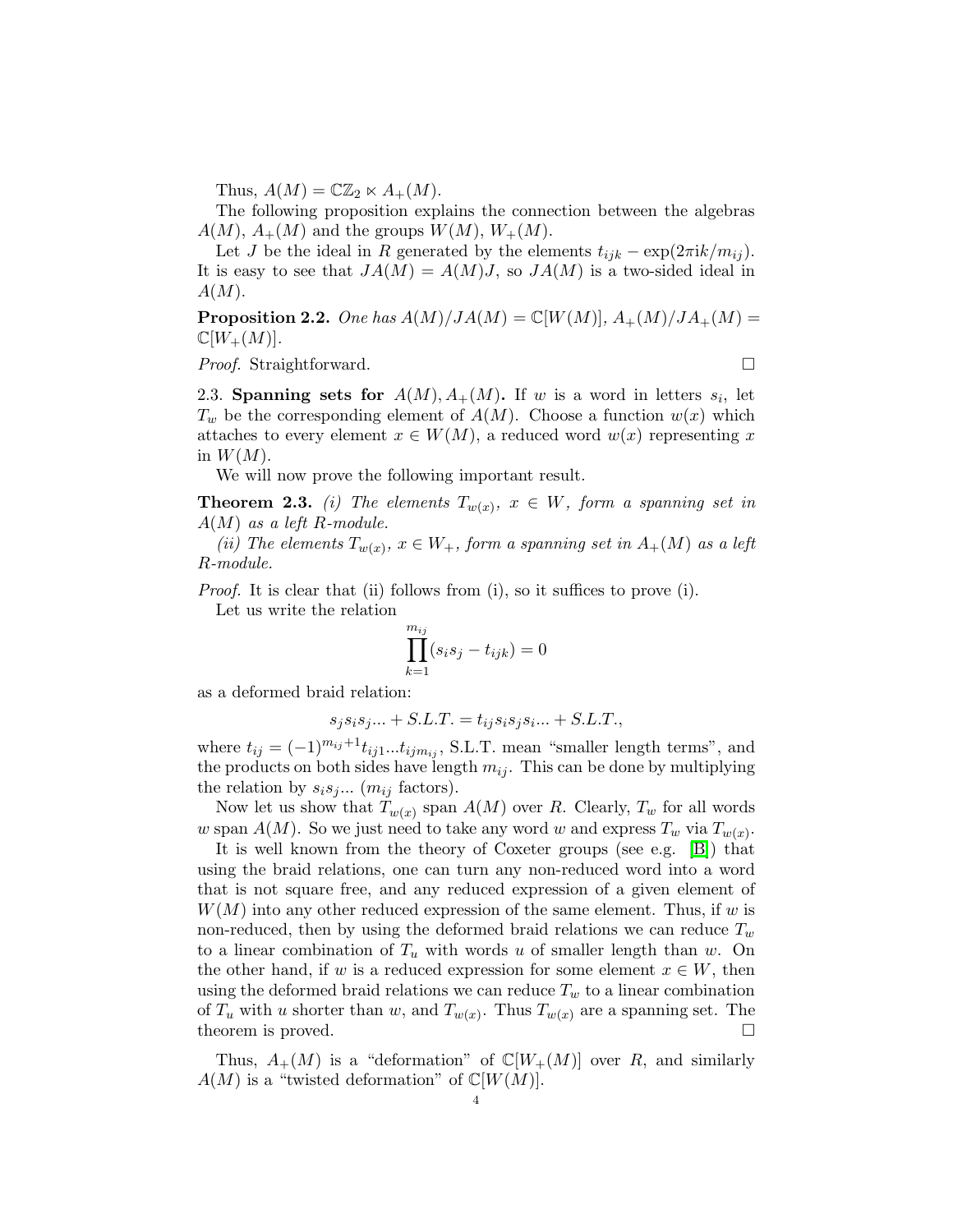## 3. FLAT COXETER MATRICES

3.1. Definition of a flat Coxeter matrix. Denote by  $A(M)$ ,  $A_+(M)$  the formal versions of  $A(M)$ ,  $A_+(M)$ , i.e., algebras generated (topologically) by the same generators and relations, but with  $t_{ijk} = e^{2\pi i k/m_{ij}} e^{\tau_{ijk}}$ , where  $\tau_{ijk}$ are formal parameters. By virtue of Theorem [2.3,](#page-3-0)  $\tilde{A}_+(M)$  is an algebra over  $R := \mathbb{C}[\tau_{ijk}]$  which is a formal deformation of  $\mathbb{C}[W_+]$  with deformation parameters  $\tau_{ijk}$ .

**Definition 3.1.** We say that M is a flat Coxeter matrix if  $\hat{A}_+(M)$  is a flat deformation of  $\mathbb{C}[W_+]$ , i.e. if  $\hat{A}_+(M)$  is a topologically free left  $\hat{R}$ -module.

Since  $\hat{A}(M) = \mathbb{C}\mathbb{Z}_2 \ltimes \hat{A}_+(M)$ , for a flat Coxeter matrix we also have that  $\hat{A}(M)$  is topologically free as a left  $\hat{R}$ -module.

3.2. Bases of  $A(M), A_{+}(M)$  for flat M.

Proposition 3.2. Let M be a flat Coxeter matrix. Then

(i) The elements  $T_{w(x)}$ ,  $x \in W$ , form a basis in  $A(M)$  as a left R-module.

(ii) The elements  $T_{w(x)}$ ,  $x \in W_+$ , form a basis in  $A_+(M)$  as a left Rmodule.

*Proof.* It is sufficient to show that  $T_{w(x)}$  are linearly independent. This follows from the fact that they are linearly independent in  $\hat{A}(M)$ , which is a consequence of the flatness of  $M$ .

**Corollary 3.3.** The R-modules  $A(M)$  and  $A_+(M)$  are free. Moreover, they carry a filtration  $F^{\bullet}$ , defined by the condition that  $F^nA(M)$  is spanned by  $T_{w(x)}$  for x of length  $\leq n$ . This filtration has the property that the R-modules  $gr_nA(M)$  and  $gr_nA_+(M)$  are finitely generated and free.

We note that the filtration  $F^{\bullet}$  is canonical, i.e., independent on the choice of the function  $w(x)$ .

**Remark.** Let  $\Gamma(M)$  be the graph whose vertices are elements of I, and  $i, j$  are connected if  $m_{ij}$  is odd. Then the filtration  $F<sup>n</sup>$  can be refined to a multi-filtration  $F<sup>n</sup>$ , where **n** is a nonnegative integer function on I which is constant on the connected components of  $\Gamma(M)$ . Namely,  $F^nA(M)$  is spanned by  $T_{w(x)}$  with  $w(x)$  involving  $\leq n(i)$  copies of  $s_i$  for each i. It is easy to see from the above that  $\mathrm{gr}_{\mathbf{n}}A(M)$  is finitely generated and free over R.

3.3. When is a Coxeter matrix flat? Let us study the question when a given Coxeter matrix is flat (i.e., when the algebras  $A(M), A_{+}(M)$  are "meaningful").

The case of rank 1 is trivial. In rank 2, the algebra  $A_+(M)$  is  $\mathbb{C}[a, a^{-1}]$ if  $m_{12} = \infty$  and  $\mathbb{C}[a, a^{-1}]/(P(a))$  where  $P(a) = (a - t_{121})...(a - t_{12m_{12}})$ otherwise. Thus, any Coxeter matrix of rank 2 is flat.

<span id="page-4-0"></span>However, in rank 3, we have a much more interesting situation. Namely, we have the following theorem.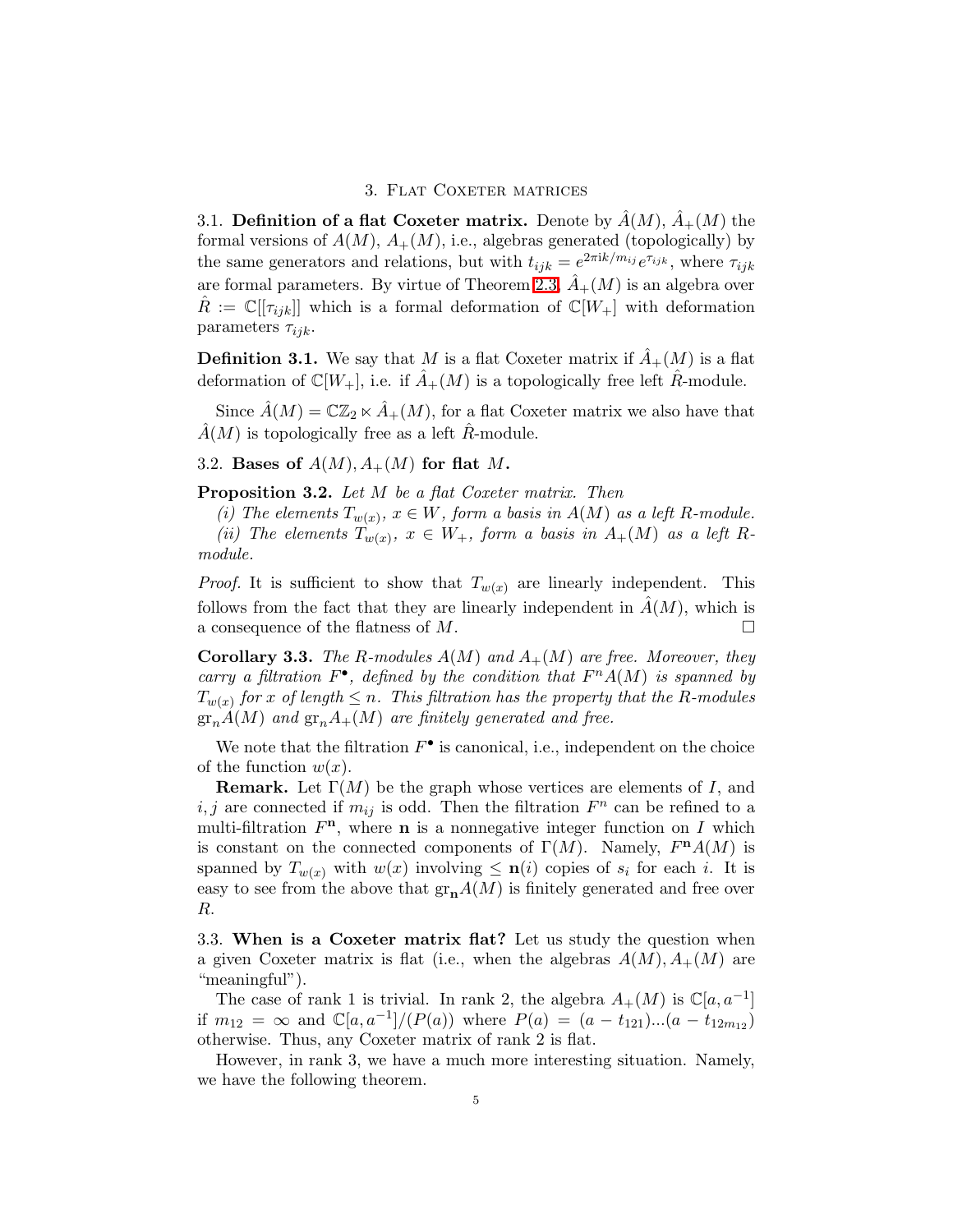**Theorem 3.4.** A Coxeter matrix M of rank 3 is flat if and only if the group  $W(M)$  is infinite.

Coxeter matrices of rank 3 are conveniently written as triples of numbers  $m_{12}, m_{23}, m_{31}$  (the order does not matter). Recall that the Coxeter matrices of rank 3 producing a finite Coxeter group are the following:

- 1.  $M = (2, 2, m), m < \infty$  (type  $A_1 \times I_{2m}$ ).
- 2.  $M = (2, 3, 3)$  (type  $A_3$ )
- 3.  $M = (2, 3, 4)$  (type  $B_3$ )
- 4.  $M = (2, 3, 5)$  (type  $H_3$ )

Thus, the theorem claims that a Coxeter matrix is flat if and only if it does not fall into the four cases listed above.

*Proof.* If. Let  $M = (m_{12}, m_{23}, m_{31})$ . The algebra  $A_+(M)$  is defined over R by generators  $a_{12}, a_{23}, a_{31}$  with defining relations

$$
(a_{ij} - t_{ij1})...(a_{ij} - t_{ijm_{ij}}) = 0, \ \ ij = 12, 23, 31,
$$

and

 $a_{12}a_{23}a_{31} = 1.$ 

This algebra is a deformation of the group algebra of the group  $F = F_{m_{12},m_{23},m_{31}}$ generated by  $a_{12}, a_{23}, a_{31}$  with defining relations  $a_{ij}^{m_{ij}} = 1, a_{12}a_{23}a_{31} = 1.$ The group  $F$  is isomorphic to the group generated by rotations by angles  $2\pi/m_{ii}$  around vertices of a triangle whose angles are  $\pi/m_{ii}$ . This triangle lies on the sphere, plane, and Lobachevsky plane if the quantity  $S=\frac{1}{m}$  $\frac{1}{m_{12}} + \frac{1}{m_2}$  $\frac{1}{m_{23}} + \frac{1}{m_3}$  $\frac{1}{m_{31}}$  is  $> 1, = 1$ , and  $< 1$ , respectively. The cases 1,2,3,4 when  $W(M)$  is finite correspond exactly to the case  $S > 1$ . Now, the flatness of the algebra  $A_+(M)$  for  $S \leq 1$  follows from Theorem 3.3 of [\[E\]](#page-9-0) (as  $A_{+}(M)$  is the Hecke algebra of the orbifold  $H/F$ , where H is the plane or Lobachevsky plane, depending on whether  $S = 1$  or  $S < 1$ ). Another proof of flatness of  $\hat{A}_+(M)$  for  $S=1$  is given in [\[EOR\]](#page-9-1) (in this case  $\hat{A}_+(M)$  is a generalized double affine Hecke algebra). This proves the "if" direction of the theorem.

**Only if.** Suppose  $W(M)$  is finite. Assume the contrary, i.e., that M is flat. Then the algebra  $\hat{A}_+(M)$  is a free module over  $\hat{R}$  of dimension  $D =$  $|W_+(M)|$ . The eigenvalues of  $a_{ij}$  in the regular representation are equal to  $t_{ijk}$ , and occur with multiplicity  $D/m_{ij}$ . Thus in the regular representation we have  $\det(a_{ij}) = (\prod_k t_{ijk})^{D/m_{ij}}$ . So taking the determinant of the relation  $a_{12}a_{23}a_{31} = 1$ , we have

$$
(\prod_{k=1}^{m_{12}} t_{12k})^{D/m_{12}} (\prod_{k=1}^{m_{23}} t_{23k})^{D/m_{23}} (\prod_{k=1}^{m_{31}} t_{31k})^{D/m_{31}} = 1.
$$

<span id="page-5-0"></span>This is a nontrivial relation on  $t_{ijk}$ , which contradicts to the flatness of M. The theorem is proved.

Now we are ready to state our main result.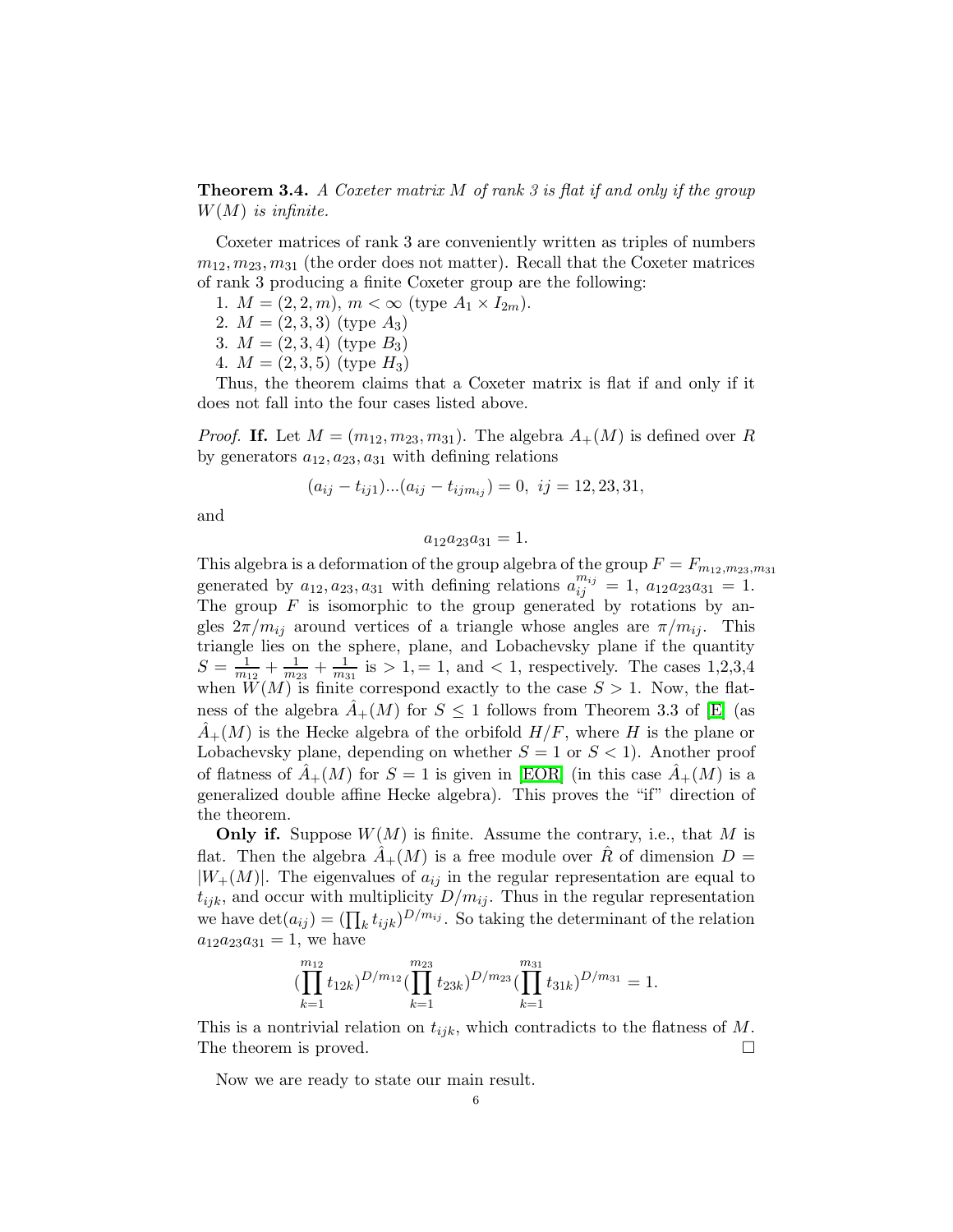**Theorem 3.5.** A Coxeter matrix  $M$  is flat if and only if for any 3-element subset  $\{i, j, k\}$  of I, the Coxeter group generated by  $s_i, s_j, s_k$  is infinite.

The theorem is proved in the next susbection. Note that in the process of proving Theorem [3.5,](#page-5-0) we give a new proof of the "if" part of Theorem [3.4,](#page-4-0) which relies on arguments from topology (constructible sheaves) rather than complex analysis (D-modules used in [\[E\]](#page-9-0)).

3.4. Proof of Theorem [3.5.](#page-5-0) Let us first prove the easier "only if" direction. Let  $I' = \{i, j, k\} \subset I$ . Let M' be the corresponding Coxeter matrix. Since  $W(M') \subset W(M)$ , the flatness of  $A_+(M)$  implies the flatness of  $A_{+}(M')$ . But if  $A_{+}(M')$  is flat then by Theorem [3.4,](#page-4-0)  $W(M')$  is an infinite group, as desired.

Now let us prove the "if" direction. To do so, we introduce a 2-dimensional cell complex  $\Sigma$  attached to M as follows. The zero-dimensional cells of  $\Sigma$  are the elements of  $W := W(M)$ . The 1-dimensional cells are edges connecting w and  $s_iw$  for each  $i \in I$ . Then we have cycles  $w, s_iw, s_i s_iw, s_i s_i s_iw \dots, s_iw$ of length  $2m_{ij}$  (if  $m_{ij} < \infty$ ), and the 2-dimensional cells of  $\Sigma$  are  $2m_{ij}$ -gons attached to these cycles.

It is easy to see that W acts properly discontinuously on  $\Sigma$ , hence so does its subgroup  $W_+$ . Moreover, it is clear that the only fixed points of the  $W_+$ -action on  $\Sigma$  are the centers of the  $2m_{ij}$ -gons, with stabilizer  $\mathbb{Z}_{m_{ij}}$ . Thus we can define an orbifold cell complex  $Y := \Sigma/W_+$ . It has two vertices (the north and south pole,  $N, S$ , edges  $e_i$  between them corresponding to  $s_i$ , and for each 2-element set  $\{i, j\} \subset I$ , a disk  $D_{ij}$  whose boundary is identified with the circle made up by  $e_i$  and  $e_j$ . The disk  $D_{ij}$  has an orbifold point  $z_{ij}$ in the center, whose isotropy group is  $\mathbb{Z}_{m_{ij}}$ .

We will need the following theorem (see e.g. [\[DM\]](#page-9-3)).

<span id="page-6-0"></span>**Theorem 3.6.** If W has no finite parabolic subgroups of rank 3 then  $\Sigma$  is contractible.

Let  $\mathcal C$  be the category of constructible sheaves of complex vector spaces on  $\Sigma$  with respect to the stratification into cells (see [\[Sch\]](#page-9-4) for definitions). Let  $\mathbb C$  be the constant sheaf on  $\Sigma$ .

<span id="page-6-1"></span>**Lemma 3.7.** For any Coxeter matrix we have  $\text{Ext}^1_{\mathcal{C}}(\mathbb{C}, \mathbb{C}) = H^1(\Sigma, \mathbb{C})$ , and  $\operatorname{Ext}^2_{\mathcal{C}}(\mathbb{C}, \mathbb{C}) \subset H^2(\Sigma, \mathbb{C}).$ 

*Proof.* <sup>4</sup> Let  $\widetilde{C}$  be the abelian category of all sheaves of complex vector spaces on  $\Sigma$ . Then  $\mathcal C$  is full abelian subcategory closed under extensions. In this situation for any  $F, G \in \mathcal{C}$ ,  $\text{Ext}^1_{\mathcal{C}}(F, G) = \text{Ext}^1_{\widetilde{\mathcal{C}}}(F, G)$ , and the natand map  $\text{Ext}^2_{\mathcal{C}}(F,G) \to \text{Ext}^2_{\widetilde{\mathcal{C}}}(F,G)$  is injective. But it is well known that  $\mathrm{Ext}^i_{\widetilde{\mathcal{C}}}(\mathbb{C}, \mathbb{C}) = H^i(\Sigma, \mathbb{C})$ . This implies the statement.

<sup>&</sup>lt;sup>4</sup>This argument was provided to us by A. Polishchuk.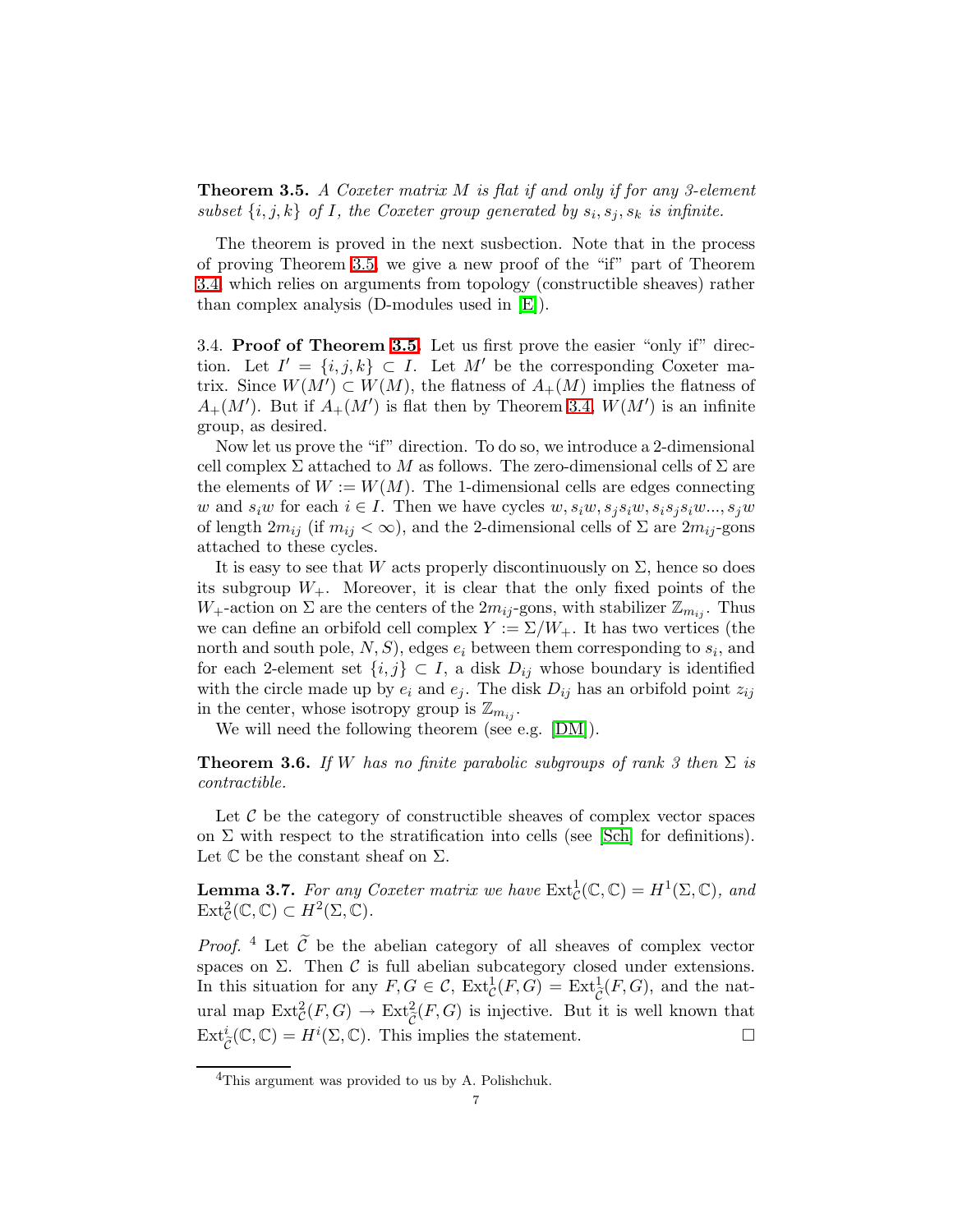**Remark.** As was explained to us by A. Polishchuk, the inclusion  $\text{Ext}^2_{\mathcal{C}}(F,G) \to$  $\text{Ext}_{\widetilde{C}}^2(F, G)$  is in fact an isomorphism. It follows from the fact that our stratification satisfies the property that the closure of every cell is homeomorphic to a closed ball (in a way compatible with boundaries). Indeed, it suffices to prove this when  $F$  and  $G$  are simple. Then it follows from the fact that the algebra of Ext<sup>\*</sup> $\tilde{C}$  between simple objects of C is generated in degree 1 (apply Corollary 2.2 of [\[P\]](#page-9-5) for zero perversity).

<span id="page-7-0"></span>**Lemma 3.8.** If W has no finite parabolic subgroups of rank 3, one has  $\text{Ext}^j_{\mathcal{C}}(\mathbb{C}, \mathbb{C}) = 0$  for  $j = 1, 2$ .

*Proof.* The result follows from Theorem [3.6](#page-6-0) and Lemma [3.7.](#page-6-1)  $\Box$ 

Let  $\mathcal D$  be the category of constructible sheaves on the orbifold Y with respect to stratification into cells. Thus, an object of  $\mathcal D$  is a constructible sheaf on the complement  $Y' \subset Y$  of the points  $z_{ij}$  with respect to the same stratification (intersected with Y'), such that the monodromy  $g_{ij}$  around  $z_{ij}$ satisfies the equation  $g_{ij}^{m_{ij}} = 1$ .

Let  $\pi : \Sigma \to Y$  be the natural projection,  $\pi_! : \mathcal{C} \to \mathcal{D}$  be the direct image functor with compact supports, and  $\mathbf{M} = \pi_!(\mathbb{C})$ . Thus **M** is a local system on the orbifold Y. The monodromy representation of  $M$  over Y' is the regular representation of  $W_{+}$ .

<span id="page-7-1"></span>**Lemma 3.9.** One has  $\text{Ext}^j_{\mathcal{D}}(\mathbf{M}, \mathbf{M}) = 0$  for  $j = 1, 2$ .

Proof.

$$
\mathrm{Ext}^j_{\mathcal{D}}(\mathbf{M}, \mathbf{M}) = \mathrm{Ext}^j_{\mathcal{D}}(\pi_! \mathbb{C}, \pi_! \mathbb{C}) =
$$
  

$$
\mathrm{Ext}^j_{\mathcal{C}}(\mathbb{C}, \pi^* \pi_! \mathbb{C}) = \mathbb{C}[W_+] \otimes \mathrm{Ext}^j_{\mathcal{C}}(\mathbb{C}, \mathbb{C}).
$$

But  $\text{Ext}^j_{\mathcal{C}}(\mathbb{C}, \mathbb{C}) = 0$  by Lemma [3.8.](#page-7-0) We are done.

A basic fact about constructible sheaves, going back to Fulton, Goresky, McCrory,and MacPherson ( $[\text{Sh}]$ ; see also  $[\text{Vy}]$ ), is that the category of constructible sheaves on a cell complex with respect to the stratification into cells is equivalent to the category of "cellular sheaves", i.e., modules over a certain algebra B (path algebra of a certain quiver with relations).

Let us construct  $B$  in the case of the orbifold cell complex  $Y$ . Let us fix an ordering on the set I. Let  $S \in \mathcal{D}$ . Let  $V_N$ ,  $V_S$ ,  $V_i$ ,  $V_{ij}$   $(i \neq j)$  be the spaces of sections of  $S$  over small neighborhoods of  $N, S$ , the midpoints of  $e_i$ , and the points of  $D_{ij}$  close to the midpoints of  $e_i$ , respectively. We then have natural restriction maps  $f_{Ni}: V_N \to V_i$ ,  $f_{Si}: V_S \to V_i$ ,  $h_{ij}: V_i \to V_{ij}$ , and monodromy maps  $g_{ij}: V_{ij} \to V_{ji}$ , with relations

$$
g_{ij}h_{ij}f_{Ni} = g_{ji}f_{Nj}, \text{ for } i < j,
$$
  

$$
g_{ij}h_{ij}f_{Si} = g_{ji}f_{Sj}, \text{ for } i > j,
$$

and

$$
(g_{ij}g_{ji})_{8}^{m_{ij}}=1.
$$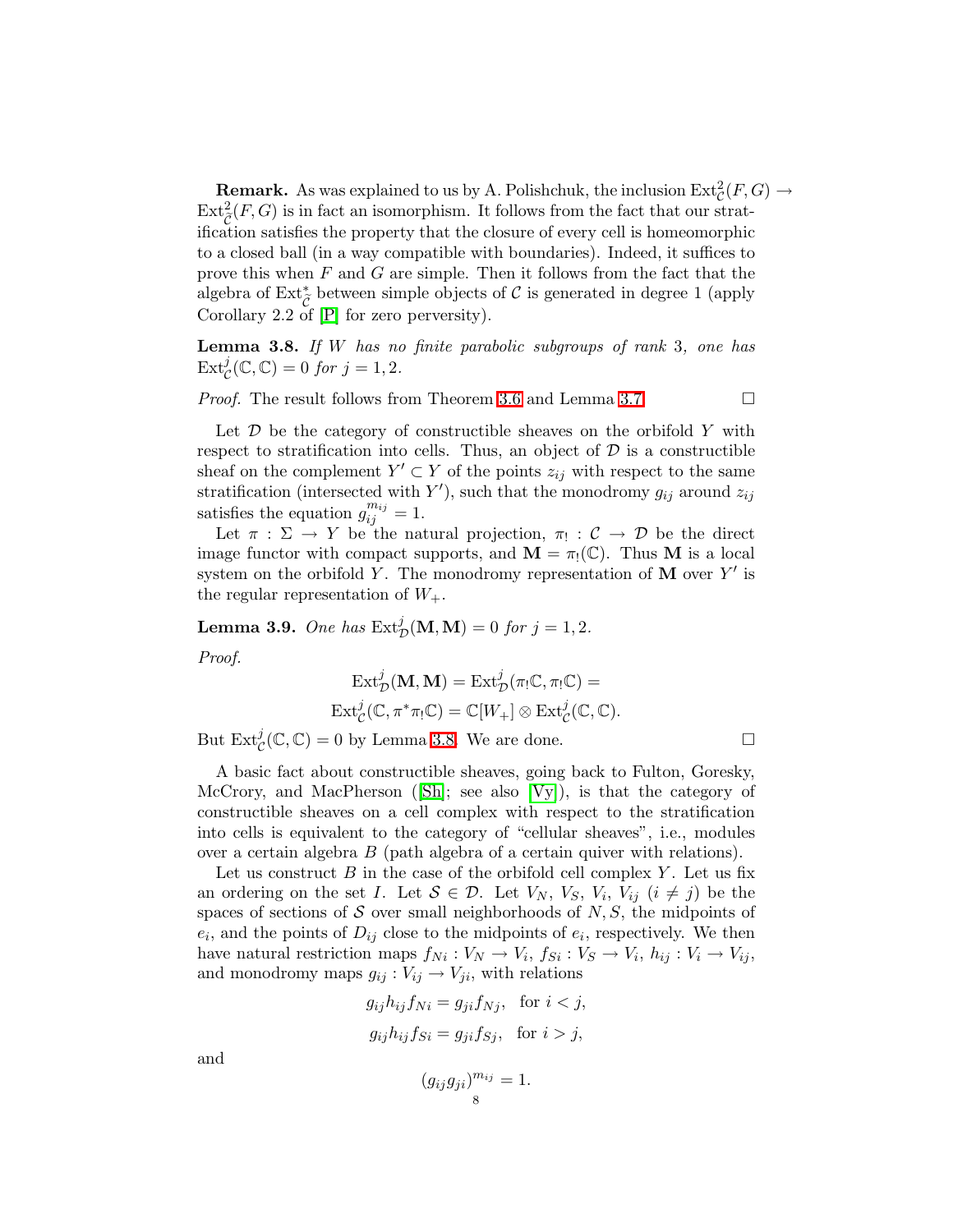Thus,  $S$  defines a representation of a certain quiver with relations. We define the algebra B to be the path algebra of this quiver (modulo the relations). It is then well known that category  $\mathcal D$  is equivalent to the category of  $B$ modules: the equivalence sends  $S$  to the B-module

$$
V := V_N \oplus V_S \oplus \oplus_i V_i \oplus \oplus_{i,j} V_{ij}.
$$

Now let  $\tau = (\tau_{ijk}), k \in \mathbb{Z}_{m_{ij}},$  be a collection of formal parameters. Define the algebra  $B(\tau)$  by the same generators as B, and the same relations except for one modification: the relation  $(g_{ij}g_{ji})^{m_{ij}} = 1$  is replaced with

$$
(g - t_{ij1})...(g - t_{ijm_{ij}}) = 0,
$$

where  $g := g_{ij}g_{ji}$ . (we recall that  $t_{ijk} := e^{2\pi i k/m_{ij}}e^{\tau_{ijk}}$ ). It is clear that  $B(\tau)/(\tau = 0) = B.$ 

We will need the following flatness result.

**Proposition 3.10.** For any Coxeter matrix M, the algebra  $B(\tau)$  is a flat deformation of B.

*Proof.* For any  $i < j$  let  $p_{ij}$  be the idempotent of B which acts by 1 on  $V_N, V_S, V_i, V_j$  and on  $V_{ij}, V_{ji}$  if  $m_{ij} < \infty$ , and acts by 0 on all the other spaces. Then the direct sum of right modules  $p_{ij}B$  over B is faithful, so it suffices to show that they can be deformed to right  $B(\tau)$ -modules. Clearly, B preserves the kernel of  $p_{ij}$ , so  $p_{ij}BB = p_{ij}Bp_{ij}$ , and thus  $B_{ij} := p_{ij}B$  is a unital algebra with unit  $p_{ij}$ . Replacing relations as above, we can define a deformation  $B_{ij}(\tau) = p_{ij}B(\tau)p_{ij}$  of  $B_{ij}$ , and it suffices to show that this deformation is flat.

We clearly only need to consider the case  $m_{ij} < \infty$ . Let us consider the category  $\mathcal{E}_{ij}$  of representations of  $B_{ij}$  in which all the quiver arrows are isomorphisms. It is easy to see (by explicitly writing a basis of  $B_{ij}$ ) that the direct sum of these representations is faithful. Thus it suffices to show that any such representation can be deformed to a representation of  $B_{ij}(\tau)$ . But it is easy to see that the category  $\mathcal{E}_{ij}$  is equivalent to the category of vector spaces U with a linear map  $g: U \to U$  such that  $g^{m_{ij}} = 1$ . This shows that any object of this category can be easily deformed to a module over  $B_{ij}(\tau)$  (by deforming g to an operator satisfying the equation  $(g - t_{ij1})...(g - t_{ijm_{ij}}) = 0$ , as desired.

Now we can finish the proof of Theorem [3.5.](#page-5-0) We can regard M as a B-module (in which all the arrows are isomorphisms). By Lemma [3.9,](#page-7-1)  $\text{Ext}^1_B(\mathbf{M}, \mathbf{M}) = \text{Ext}^2_B(\mathbf{M}, \mathbf{M}) = 0$ . This implies that M can be uniquely deformed to a module  $M_{\tau}$  over  $B_{\tau}$ . The module  $M_{\tau}$  is a quiver representation where all arrows are isomorphisms, so it represents a local system on  $Y'$  (over  $\mathbb{C}[[\tau]]$ ). The monodromy of this local system is a representation of  $A_{+}(M)$ , deforming the regular representation of  $\mathbb{C}[W_{+}]$ . The existence of such deformation implies the flatness of  $A_+(M)$ . Theorem [3.5](#page-5-0) is proved.